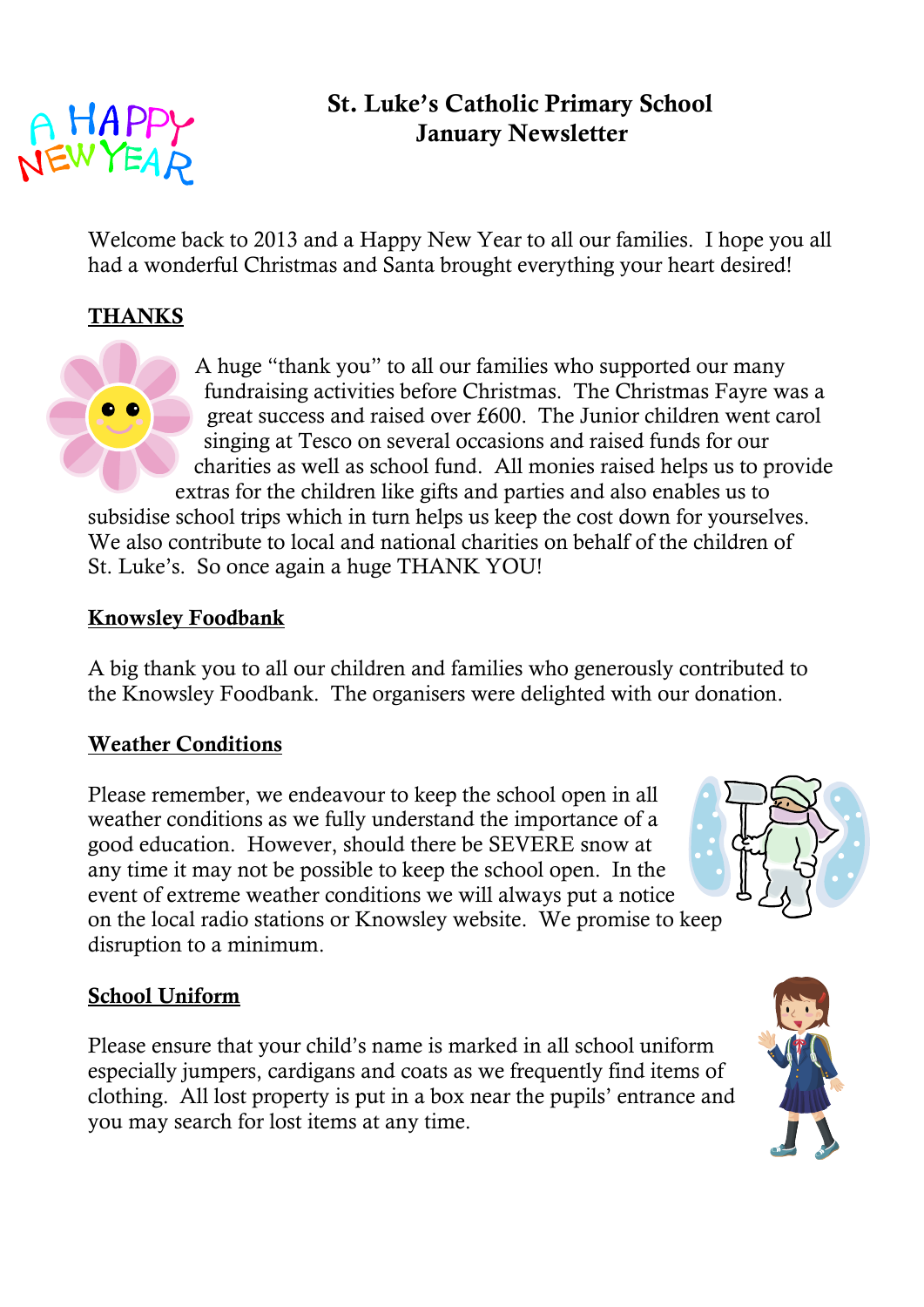## **Inhalers**

If your child has an inhaler, or any other medication which must be kept in school, could you please check that it is still in date? We cannot allow children to use inhalers that are passed their use by date.

## **Free School Meals**



If you think you may be entitled to free school meals for your child then please apply, even if you wish your child to continue with packed lunches. We ask this because the Coalition Government is basing some funding on numbers of free school meal entitlement, so the more children who are registered, the more money we get into our school

budget. It is particularly important in the present economic climate when the Government is cutting education budgets. If you think you may be eligible please contact Steve Boardman on 443 4047.

#### **He's Behind You**

Panto time comes St. Luke's on **Monday 7th January** when our children will watch Aladdin.

#### **Gymnastics Classes**

The children in Yr 3 and Yr 4 will continue to benefit from specialist coaching in gymnastics every Thursday afternoon. The children learn many skills including balances and toss tailovers.





## **Recycle and Help our School**

On **Friday, 11th January,** a company will collect clothing, bedding, curtains, matching shoes, bags, hats, belts, cuddly toys, in any condition from school. If your child could bring any of these items, in a bin bag, the company will weigh the bags and will pay money into school.

## **Child Care**

We continue to offer child care places for all children including Nursery up to 5.00 p.m. each school day. These facilities have been OFSTED inspected and judged as good with many excellent elements. If you would like your child looked after by professional, qualified carers on Monday – Thursday, then please contact Mrs. Lankertis or Mrs. Dooley for details.